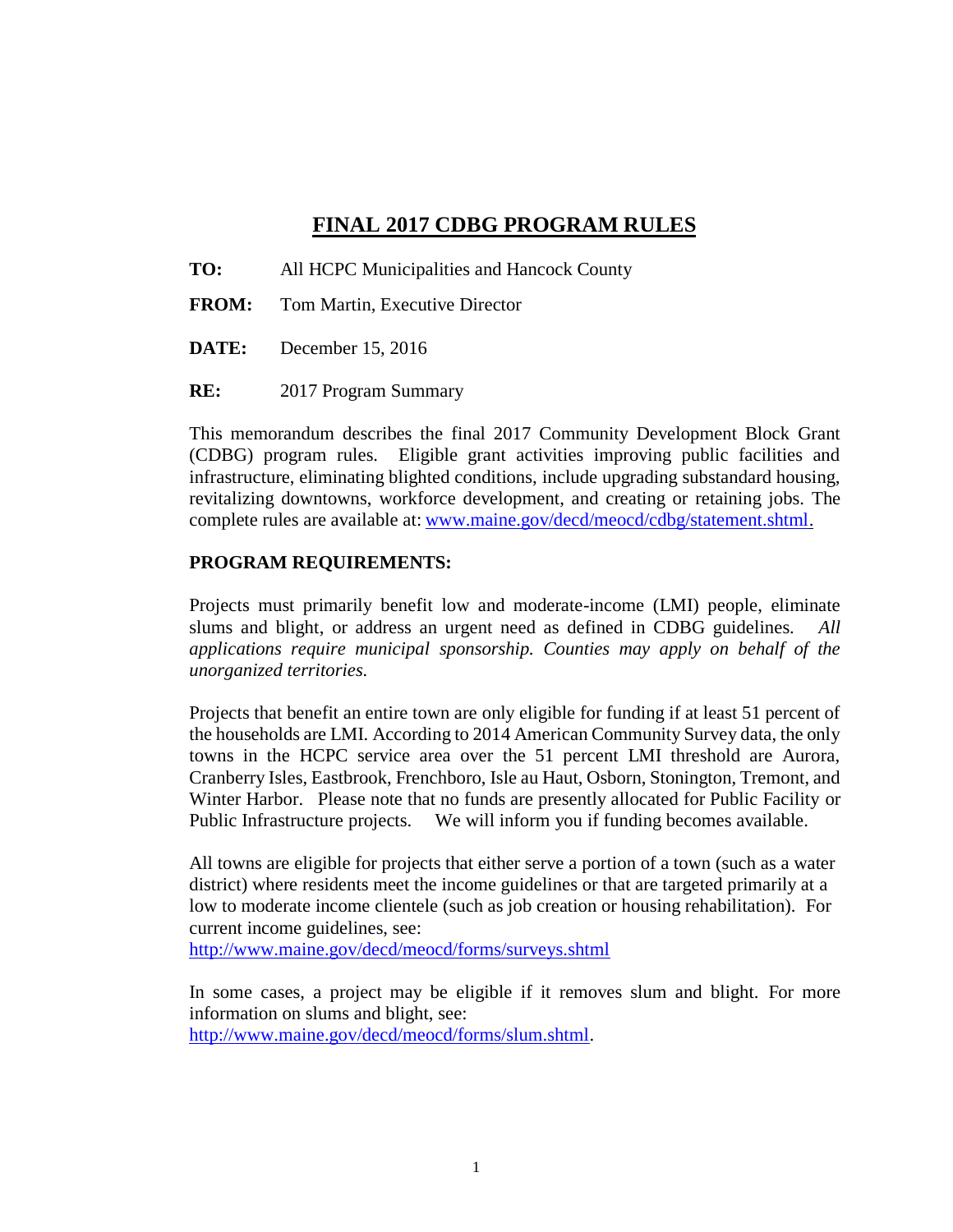Applications have a two-phase process. The first is a Letter of Intent, which is submitted to determine if a project is eligible for funding. The second is the application phase, during which the application competes for funding against other eligible projects.

# **HOW HCPC CAN HELP:**

HCPC staff can meet with town officials without charge to discuss program details, income, slums and blight guidelines, determine the eligibility of projects, and identify matching sources of funds. We can prepare outlines of applications and review draft narratives. HCPC staff has worked with the CDBG Program since 1980 and is well versed in all stages of application development. Two members of our staff are certified CDBG grant administrators. Feel free to contact Tom Martin [\(tmartin@hcpcme.org\)](mailto:tmartin@hcpcme.org) or Sheri Walsh [\(swalsh@hpcme.org\)](mailto:swalsh@hpcme.org) (telephone: 667-7131) with any questions.

# **AN OVERVIEW OF 2017 PROJECT CATEGORIES:**

The two grant categories are Community Development and Economic Development. These programs have different deadlines, funding amounts, and match requirements. These are explained below:

# **I. COMMUNITY DEVELOPMENT**

### **1. HOUSING ASSISTANCE (HA) GRANTS**

Eligible activities are rehabilitation of occupied or vacant single-family or multi-family housing units. Funds may also be used for same site replacement housing, relocation assistance, acquisition, alternative housing, energy conservation, correction of code violations, conversion of non-residential structures, demolition, down payment assistance, first-time homebuyer's programs, lead-based paint removal, new housing construction as allowed by HUD regulations, provision of potable water or sewer, and removal of architectural barriers. A minimum 10 percent match (cash or in-kind) of the total HA grant award is required. New housing construction activities require a cash match of at least 20% of the total HA grant award.

Communities may not submit a HA single family rehabilitation application if they have received or benefited from two HA awards within the five-year period prior to the CDBG program year for which applications are being accepted. Multi-jurisdictional applications with more than 3 communities will not be accepted. *There are detailed grant requirements, especially for new housing construction, please contact HCPC for more information.*

Please note that housing repair funds are also available through the Washington Hancock Community Agency's (WHCA) Home Repair Network (HRN). The HRN is usually more suitable for towns with a small number of homes needing repairs. For more information, contact WHCA at 207-664-2424.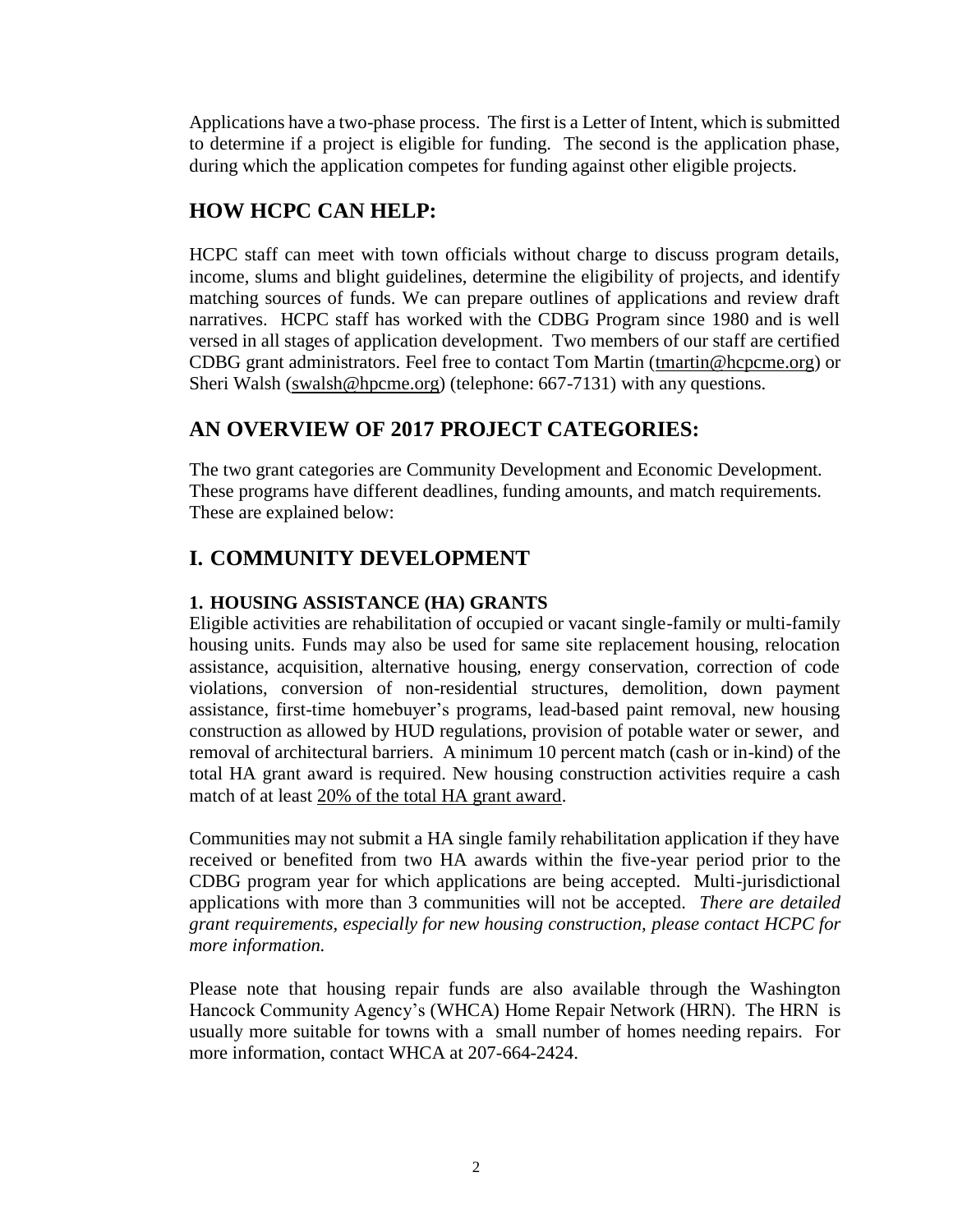**1.a Maximum HA Grant Amount:** \$1,000,000

**1.b. Due date for Letters of Intent:** March 10, 2017

**1.c. Application due date:** May 5, 2017

#### **2. PUBLIC FACILITIES (PF) GRANTS**

The Public Facilities Grant (PF) program provides funding for local public facilities, which represent an **immediate** threat to the health and safety of the general public. Eligible activities are construction, acquisition, reconstruction, rehabilitation, site clearance, historic preservation, and relocation assistance **associated with** public facilities projects. All communities applying for PF funds must certify that they will provide a cash match of at least 25 percent of the total grant award. This match may consist of all non-CDBG sources such as loans, grants, and endowments contributed to the project. *Please note that there are currently no funds allocated for this grant category. Money may be reallocated from any unexpended balances in other programs or from any unanticipated increase in federal CDBG funding.* 

#### **2.a. Maximum PF Grant Amount:** \$300,000

**2.b. Deadline Letters of Intent:** January 13, 2017*.*

**2.c. Application due date:** to be determined

#### **3. PUBLIC INFRASTRUCTURE (PI) GRANTS**

This program has two sub-categories:

- 1. public water, sewer and storm drainage improvements, water/sewer system hookups, utility infrastructure and dams with the main purpose of providing primary water storage for an active water district or municipal system.
- 2. infrastructure in support of new, fully financed, LMI-affordable housing.

*Please note that no Letters of Intent or applications will be accepted in FY-17. The money will be allocated to priority projects from FY 16.*

#### **4. DOWNTOWN REVITALIZATION (DR) GRANTS**

The Downtown Revitalization Grant (DR) Program provides funds to communities to revitalize their downtowns. Applicants may combine activities from the Housing Assistance, Public Facilities, Public Infrastructure, and Micro Enterprise Assistance programs. The projects must meet the following requirements:

1. be part of a strategy that targets downtown service and business districts and leads to future public and private investment;

2. serve a downtown district as defined in 30-A MRSA Section 4301(5-A);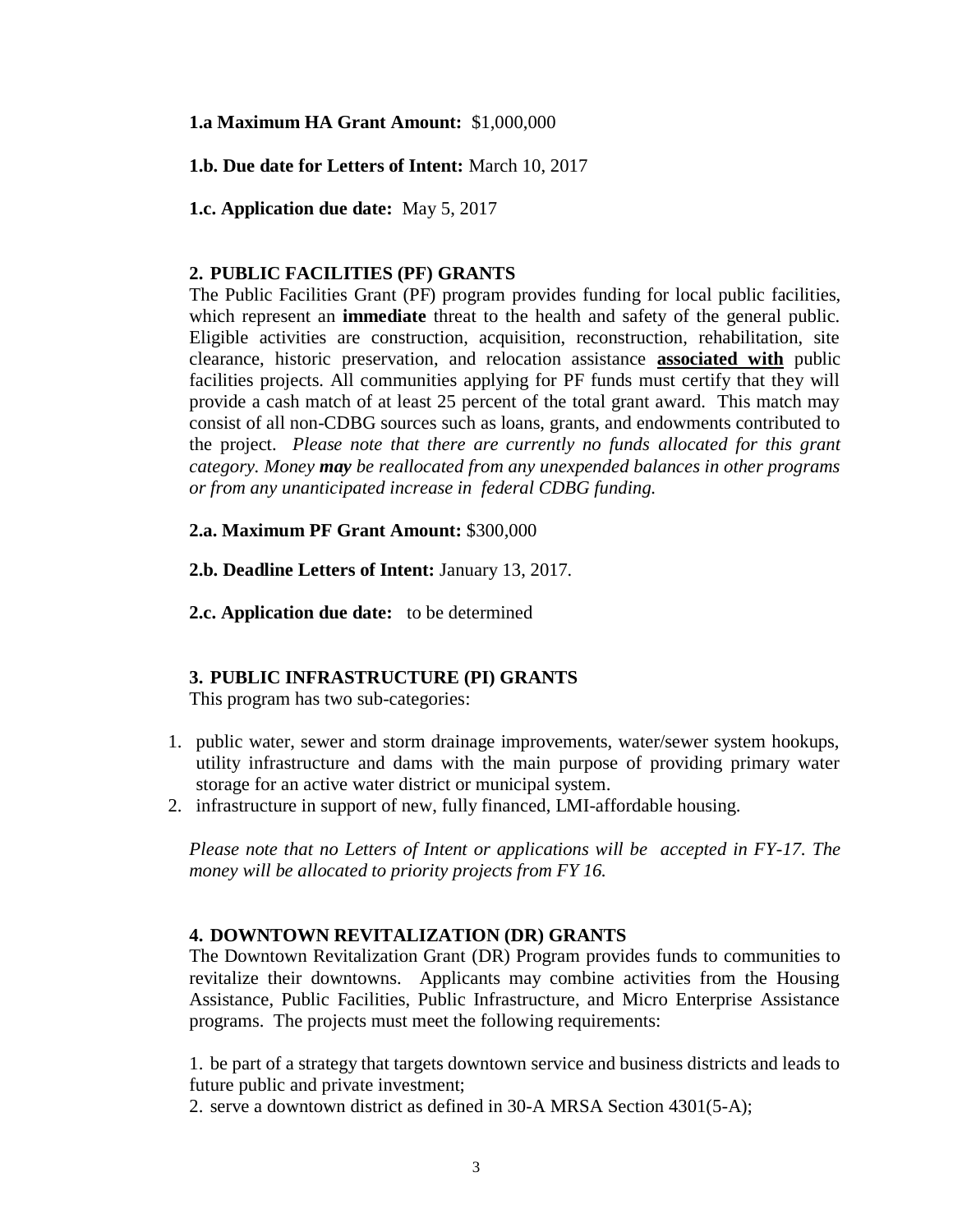3. have completed a comprehensive downtown revitalization planning process within the past five years or demonstrate that an older plan is under active implementation; 4. provide a 25 percent cash match;

5. document that the proposed project is located in a blighted area or that over 51 percent of the residents are low to moderate income.

### **4.a. Maximum DR grant amount:** \$300,000

**4.b. Due date for Letters of Intent:** January 27, 2017

**4.c. Application due date:** March 31, 2017

### **5. WORKFORCE DEVELOPMENT GRANT (WDG) PROGRAM**

The Workforce Development Grant (WDG) Program addresses community and business resource needs by providing funding for operating expenses, equipment, and program materials for workforce training programs which will benefit low/moderate income (LMI) persons. Eligible activities include operating and program material expenses for the purpose of providing workforce training and skills development to address the shortage of an available trained workforce. Program development, marketing materials, and structural changes to a facility are not eligible expenses under this grant.

#### **5.a. Maximum WDG Amount:** \$50,000

**5.b. Due date for Letters of Intent:** *May 5, 2017 (contingent on availability of funds) Round 2: June 16, 2017 (contingent on availability of funds)*

**5.c. Application due dates**: July 7, 2017 *(contingent on availability of funds) Round 2: August 8, 2017 (contingent on availability of funds)*

### **6. URGENT NEED (UN) GRANTS**

This grant allows applicants to address emergencies that pose serious and immediate threats to the health and welfare of a community, which are declared state or federal disaster areas. Applicants must demonstrate that they cannot finance the project on their own and that no other source of funding is available. *Please note that no set funding has been allocated for this grant category. Funds may be reallocated from elsewhere in the CDBG program.*

#### **6.a. Maximum UN Grant Amount:** *N/A*

**6.b. Application due date:** *to be determined.*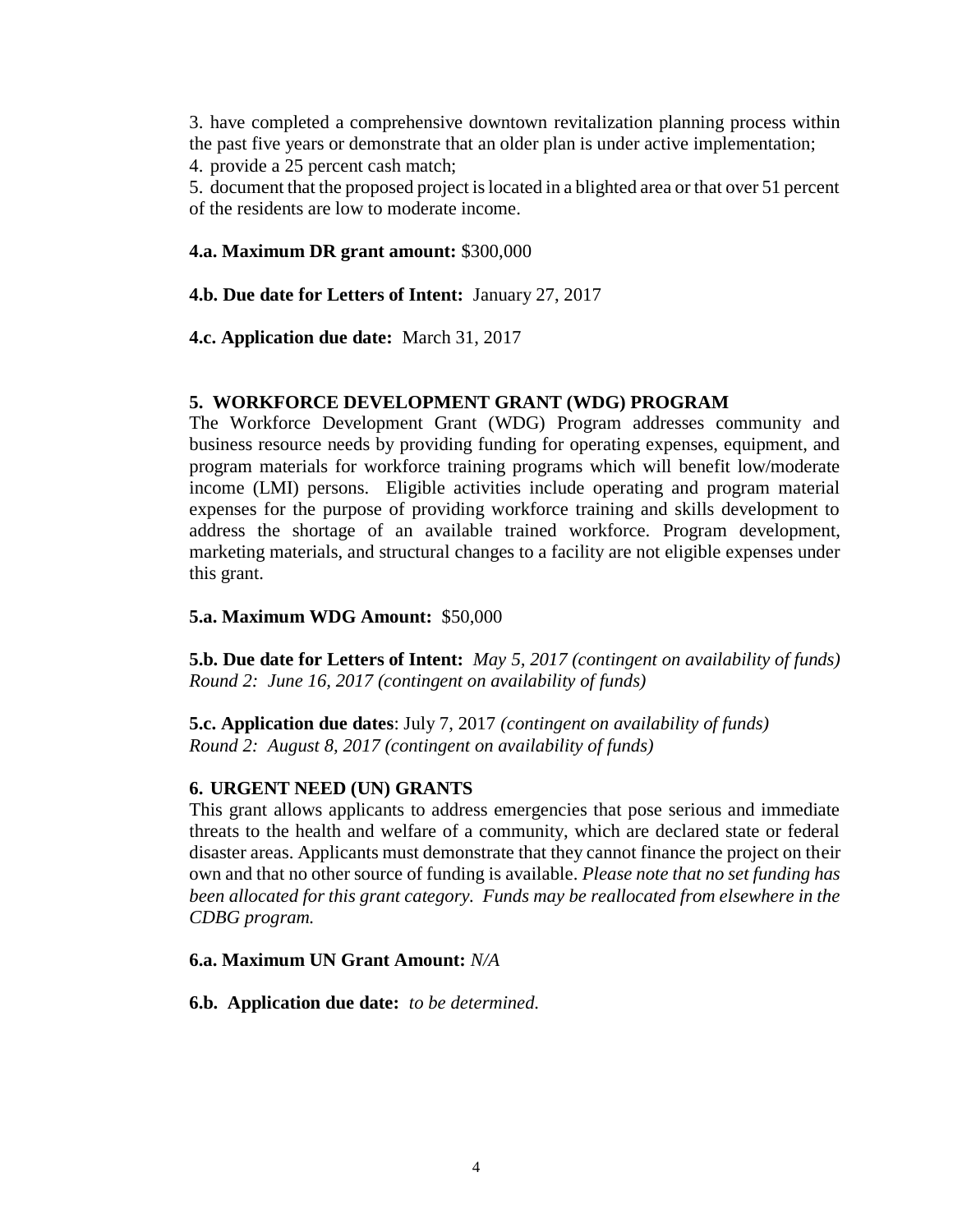## II.**ECONOMIC DEVELOPMENT:**

#### **1. ECONOMIC DEVELOPMENT PROGRAM**

Funds are for **gap** financing to help businesses in the creation/retention of jobs for low to moderate income persons. *Projects related to retail jobs are allowed only under specific circumstances.* Communities must certify that they will provide a 100% cash match of the total grant award. There is a minimum application amount of \$100,000 and the total project size may not exceed \$3 million. There are two categories of funds:

**a) Grants to Municipalities**: for acquisition, relocation, demolition, clearance, construction, reconstruction, installation and rehabilitation associated with **public infrastructure** projects such as water and sewer facilities, flood and drainage improvements, publicly-owned commercial and industrial buildings, parking, streets, curbs, gutters, and sidewalks. All public infrastructure must be owned by the municipality or public or private utility and be in support of an identified business.

#### **1.a. Maximum Grant Amount:** \$500,000.

**b) Grants to Municipalities for Direct Business Support:** for capital and non-capital equipment, land and site improvements, rehabilitation or construction of commercial or industrial buildings, job training, working capital and capital equipment and be in support of an identified business. Acquisition is not an allowable activity under this group.

#### **Maximum Grant Amount:** \$500,000

**1.b. Due date for Letters of Intent: Round 1: January 6, 2017; February 3, 2017; March 3, 2017. Round 2:** *(contingent on availability of funds)* **April 7, 2017; May 5, 2017; June 2, 2017 Round 3: (***contingent on availability of funds)* **July 7, 2017; August 4, 2017; September 1, 2017**

**1.c. Anticipated Application due dates:** *Round 1: May 31, 2016 Round 2: (contingent on availability of funds) August 25, 2017* 

#### **2. MICRO-ENTERPRISE ASSISTANCE (MEA) PROGRAM**

Provides grant funds to assist in innovative solutions to problems faced by microenterprise businesses. Assistance to businesses may be in the form of grants or loans at the discretion of the community. Eligible activities under the Micro-Enterprise Assistance category are grants or loans to for-profit businesses that can be used for working capital and interior renovations, façade grants or loans for exterior improvements, including signage, painting, siding, awnings, lighting, display windows and other approved improvements.

#### **2.a. Maximum MEA Grant Amount:** *\$150,000*

#### **2.b. Maximum Amount of Micro-Enterprise Assistance to Businesses:** *\$50,000*